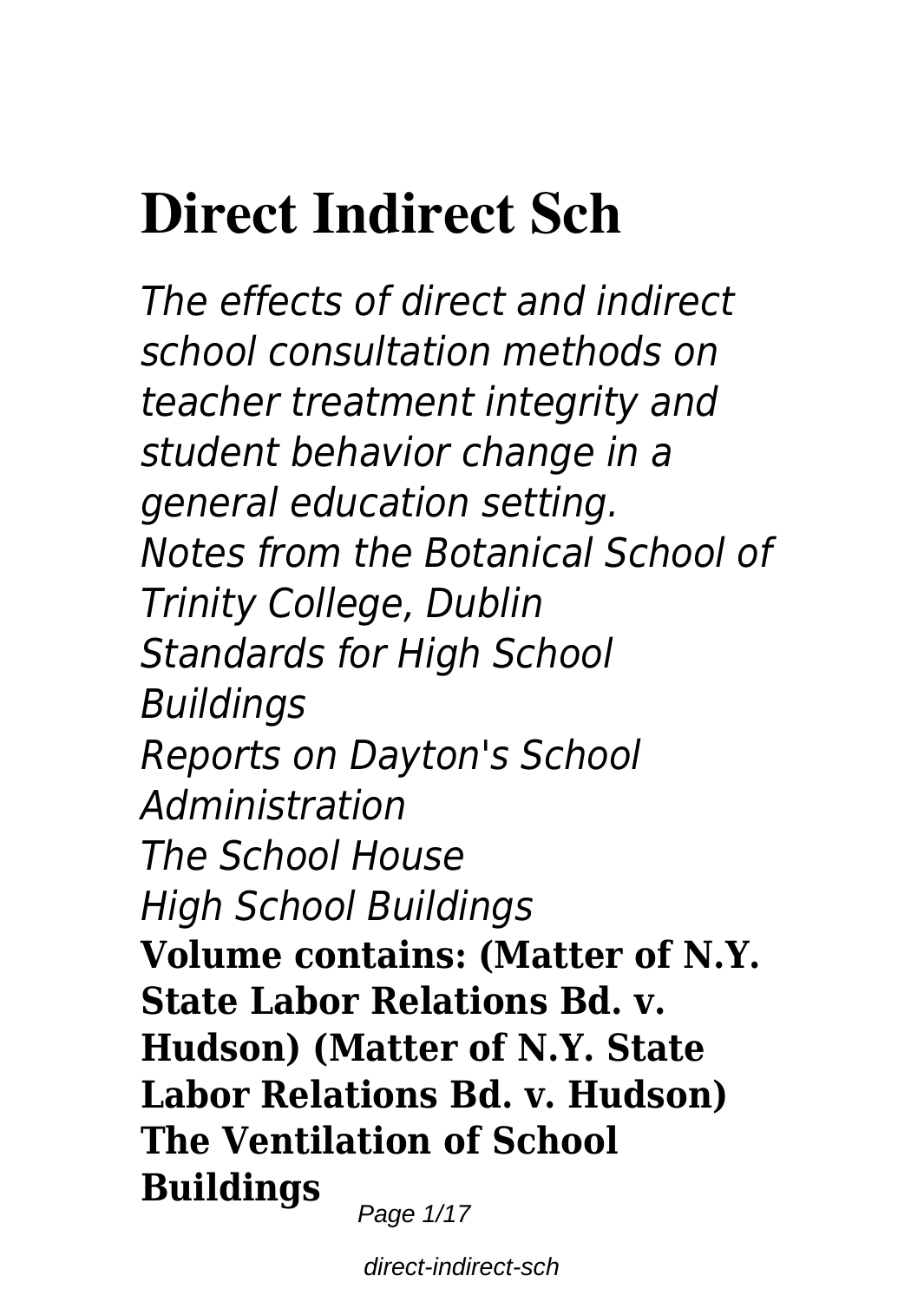**A Study of School Plants, Costs and Program Strengthening School Counselor Advocacy and Practice for Important Populations and Difficult Topics The American School Board Journal School Survey of York County, [S.C.]** This survey was written in September 1920 by John F. Thomason, Winthrop Professor of Rural Life Education. The survey is a good source for anyone researching information about the York County, S.C. school system before 1920. In the Foreword, Thomason writes: "This survey of the county-supervised schools of York County was made on the Page 2/17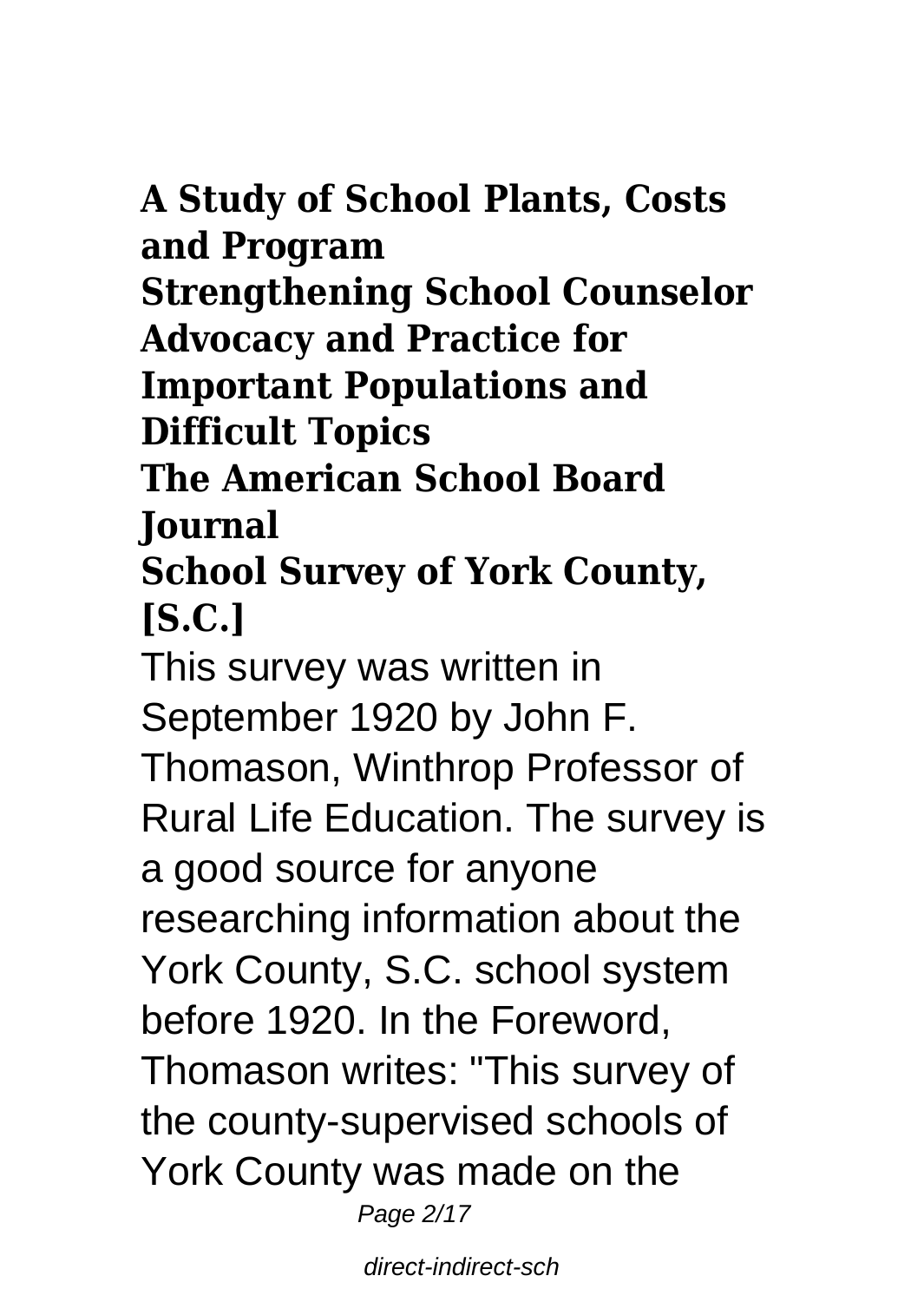request of John E. Carroll, County Superintendent of Education, with a view to giving the public a better acquaintance with the public school situation and to directing attention to needed improvements for the future development and growth of the schools. A scoring of city school buildings was made by request of the respective superintendents." Financial Management for Public, Health, and Not-for-Profit **Organizations** 

The Direct and Indirect Values of History in the High School School and Home Education Score Card for Village and Rural School Buildings of Four Teachers Or Less

The Laws of Health in Relation to

Page 3/17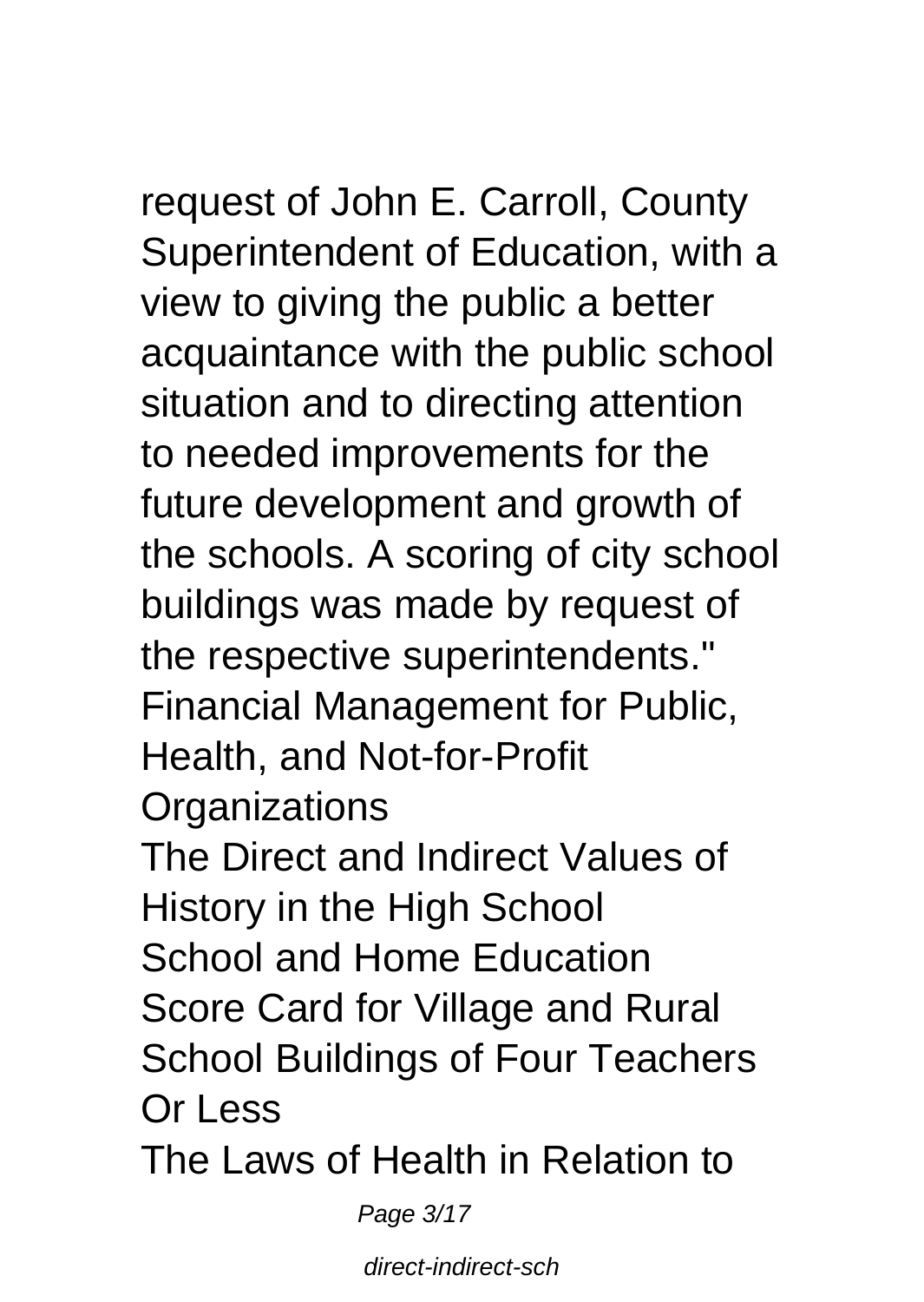School Life *Recommendations were made for potential changes to the study to include school size, graduation rates, and student violence that could influence school grades. Future considerations should be given to inclusions based on the Florida Writes requirement, 10th grade science mean scale scores, and other subject content not currently part of the state mandate for graduation. In addition,* Page 4/17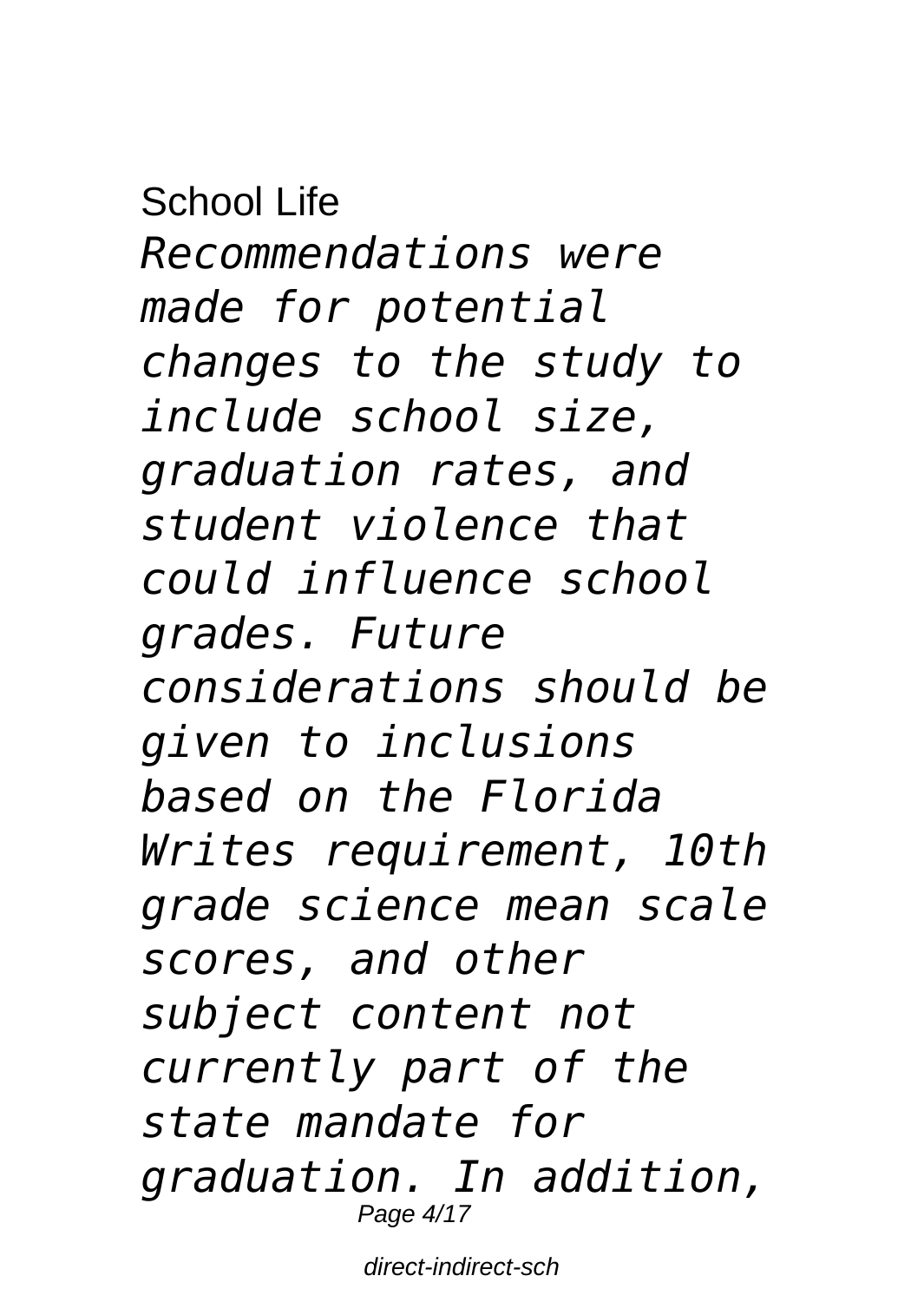*a study could be conducted that included changes to the path model to reflect minority percentage more accurately in the effects toward the designation of school grades. Finally, a study could be conducted that included participation in sports to account for any ancillary variables that may contribute to the effects of the designation of school grades. School Architecture The Home and School* Page 5/17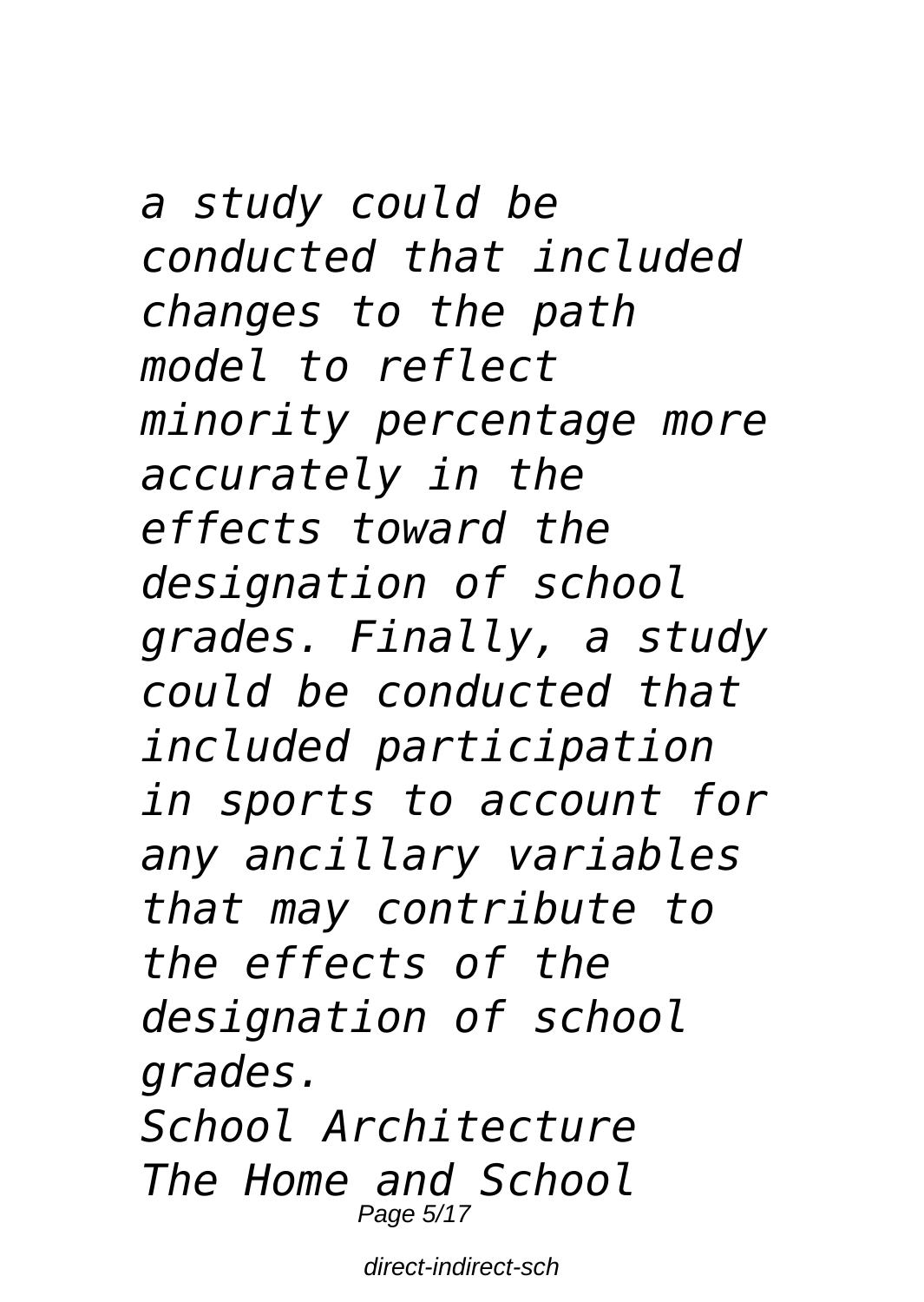*Reference Work Annual Report of School District No. 1, Multnomah County, Oregon, Including the City of Portland, for the Year Ending ... Documents of the School Committee of the City of Boston Middle School English Grammar and Composition* Primary School English Grammar & Composition (PSEGC) and Middle School English Grammar & Composition (MSEGC) is a set of two books designed to be used as a prequel to the highly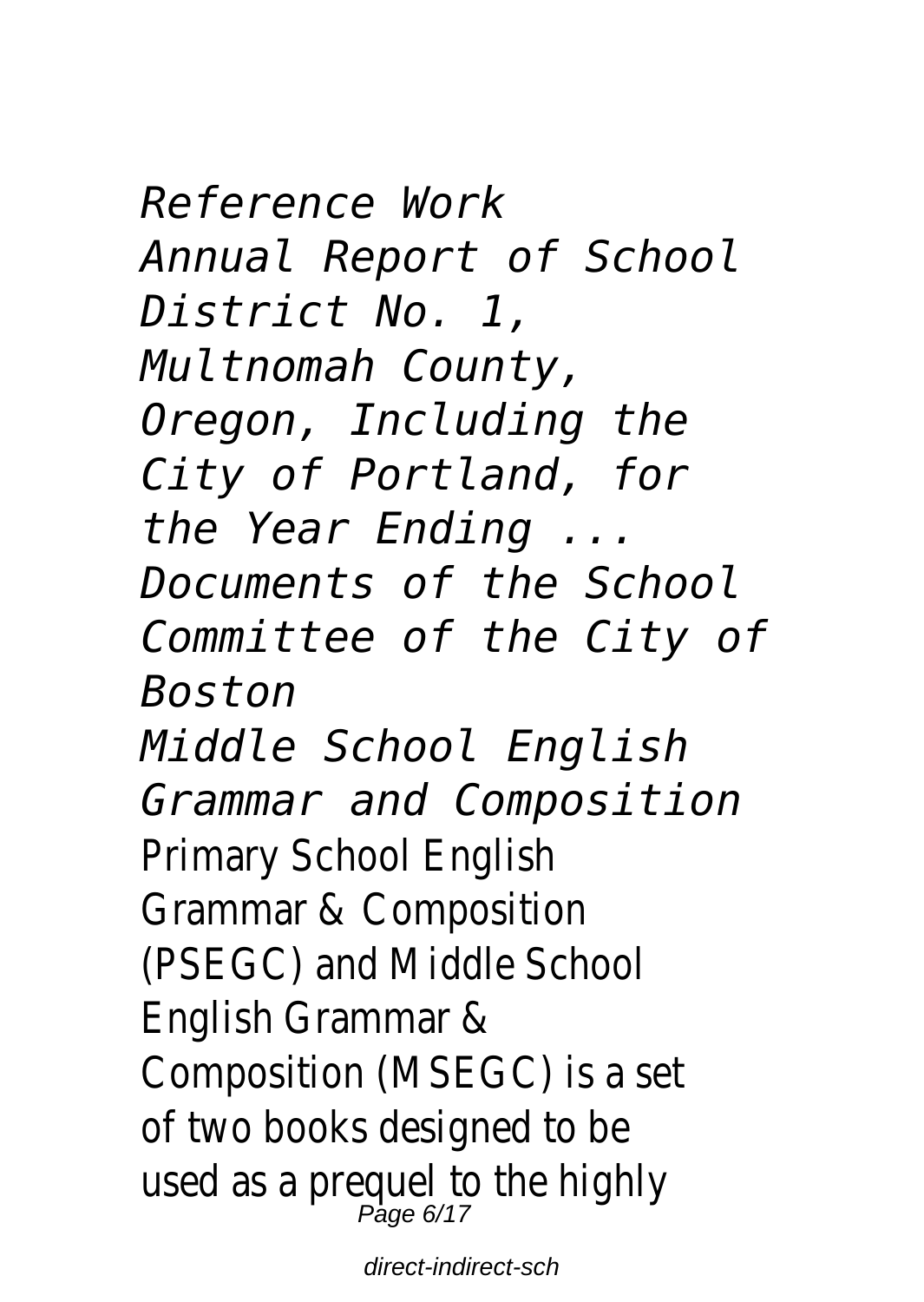### popular English grammar reference book, High School

English Grammar & Composition. Both PSEGC and MSEGC provide ample guidance and practice in sentence building, correct usage, comprehension, composition and other related areas so as to equip the learners with the ability to communicate effectively in English.

Official Summary of Security Transactions and Holdings Reported to the Securities and Exchange Commission Under the Securities Exchange Act of 1934 and the Public Utility Page 7/17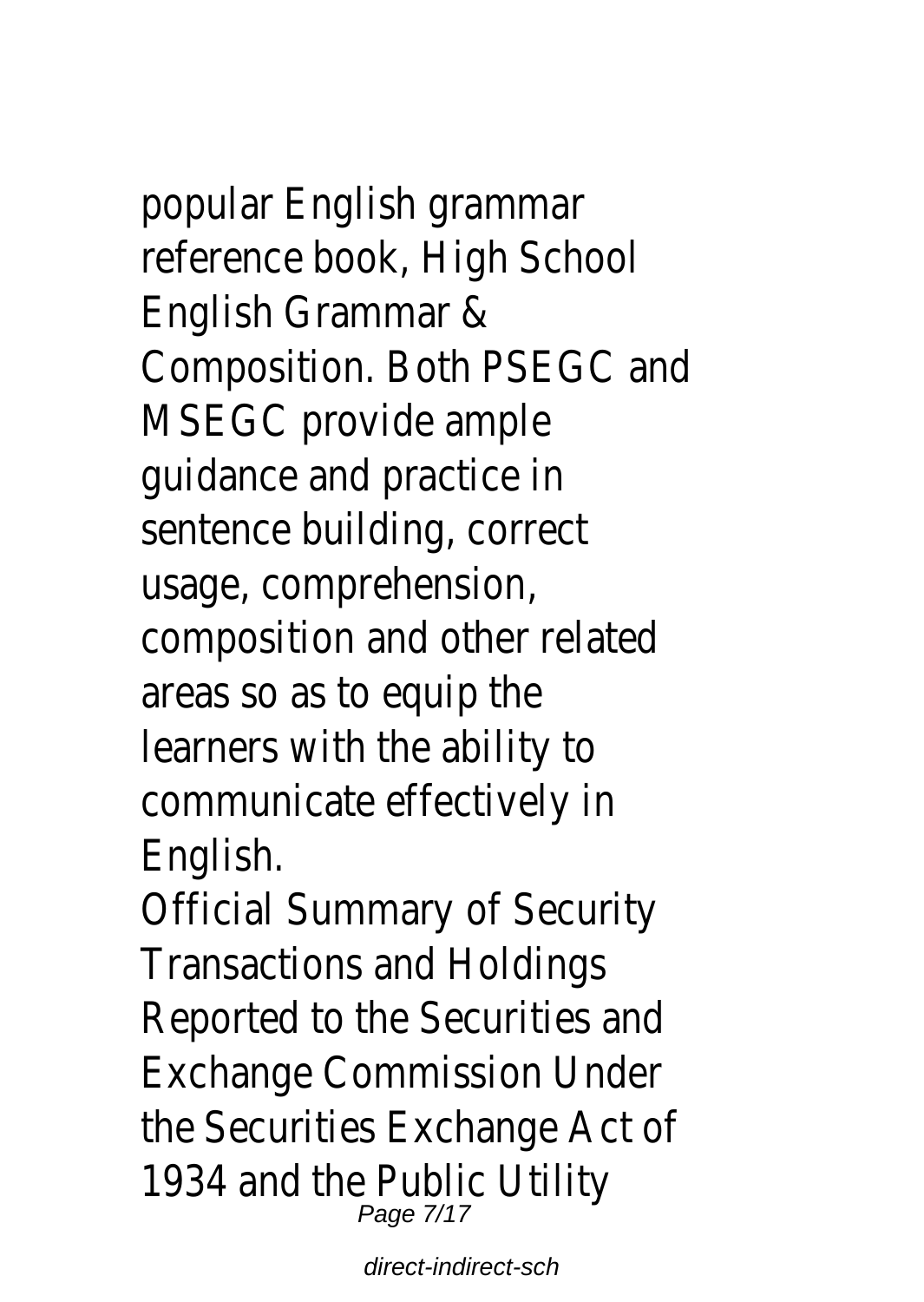# Holding Company Act of 1935

Direct and Indirect Strategies Mechanical Equipment of School Buildings Direct and Indirect Methods in High School History Annual Report of Financial Transactions Concerning School Districts and Community College Districts of California

The Handbook of School Violence and School Safety: International Research and Practice has become the premier resource for educational and mental health professionals and policymakers seeking to implement effective prevention and intervention programs that reduce school Page 8/17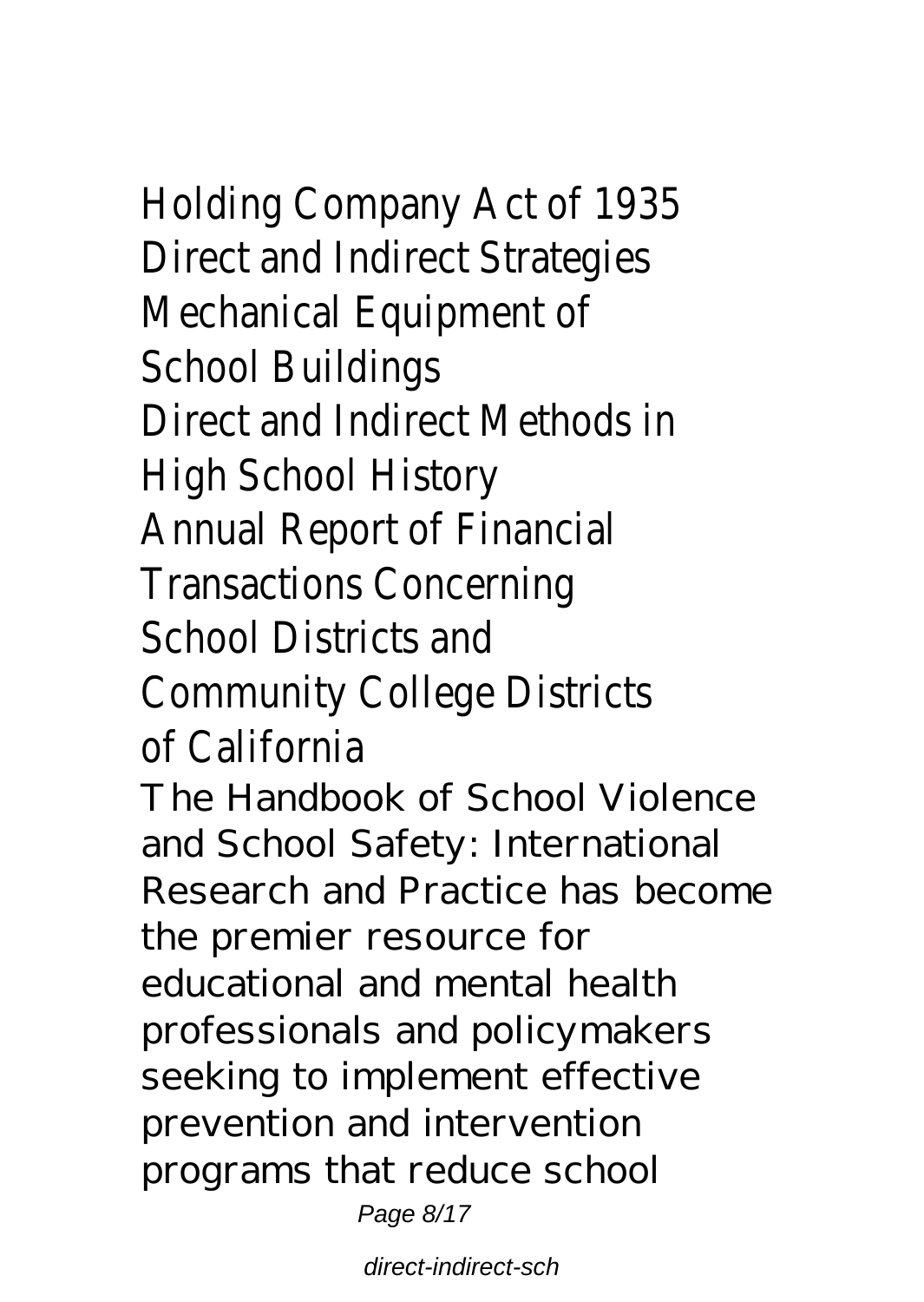violence and promote safe and effective schools. It covers the full range of school violence and safety topics from harassment and bullying to promoting safe, secure, and peaceful schools. It also

examines existing school safety programs and includes the multidisciplinary research and theories that guide them. Examinations of current issues and projections of future research and practice are embedded within each chapter. This volume maps the boundaries of this rapidly growing and multidisciplinary field of study. Key features include...

Comprehensive Coverage – The chapters are divided into three parts: Foundations; Assessment and Measurement; Prevention and Intervention Programs. Together Page  $9/17$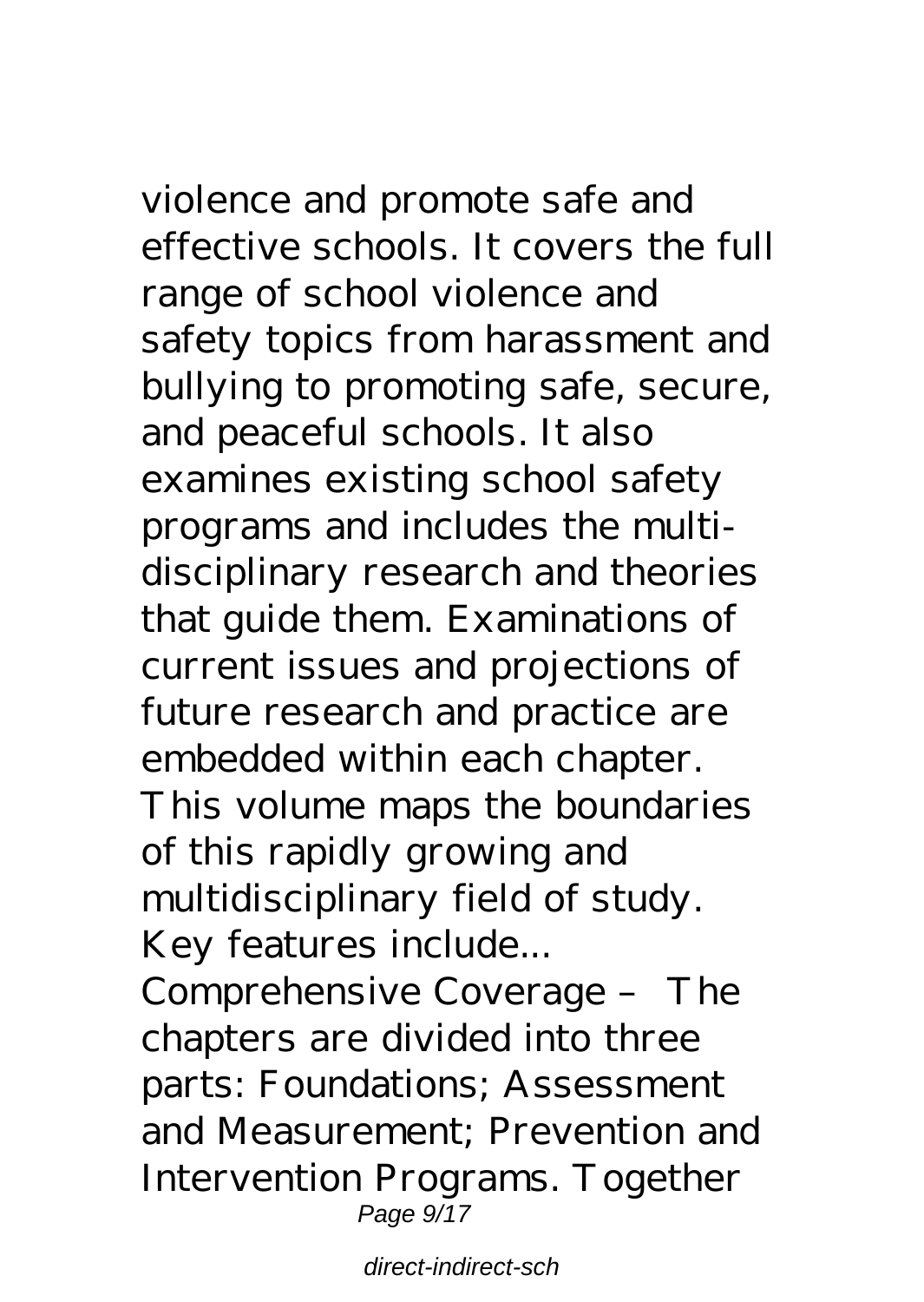they provide a comprehensive review of what is known about the types, causes, and effects of school violence and the most effective intervention programs that have been developed to prevent violence and promote safe and thriving school climates. Evidence-based Practice – Avoiding a one-size-fits-all approach to prevention and intervention, the focus throughout is on the application of evidencebased practice to address factors most commonly associated with school violence and safety. Implications for Practice – Each chapter bridges the research-topractice gap, with a section delineating implications for practice of the foregoing research. Chapter Structure – To ensure Page 10/17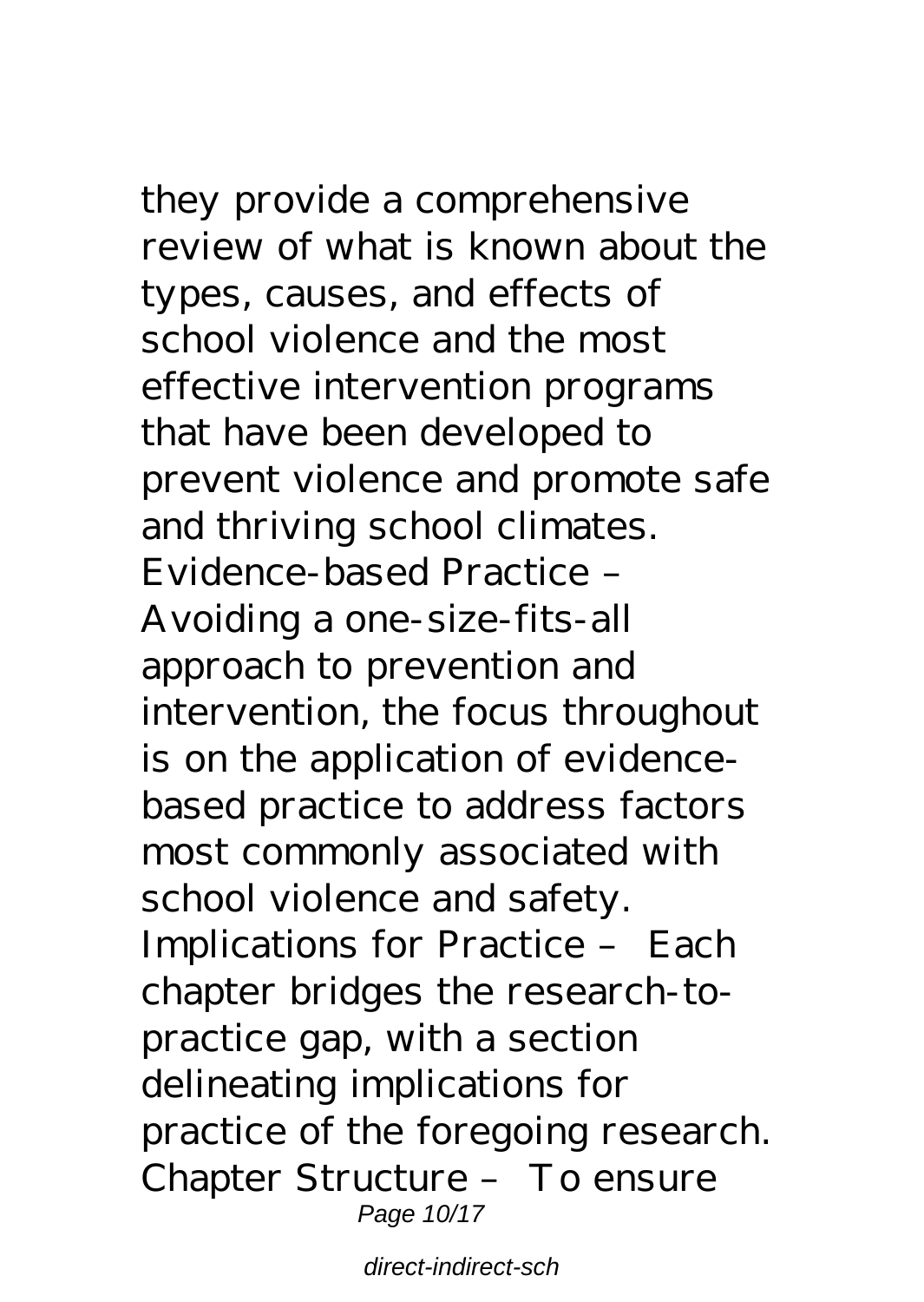continuity and coherence across the book, each chapter begins with a brief abstract and ends with a table showing the implications for practice. International Focus – Acknowledging the fact that school violence and safety is a global concern, this edition has increased its focus on insights learned from cross-national research and practice outside the USA. Expertise – The editors and authors are experienced researchers, teachers, practitioners, and leaders in the school violence field, their expertise includes their breadth and depth of knowledge and experience, bridging research, policy, and practice and representing a variety of international organizations Page 11/17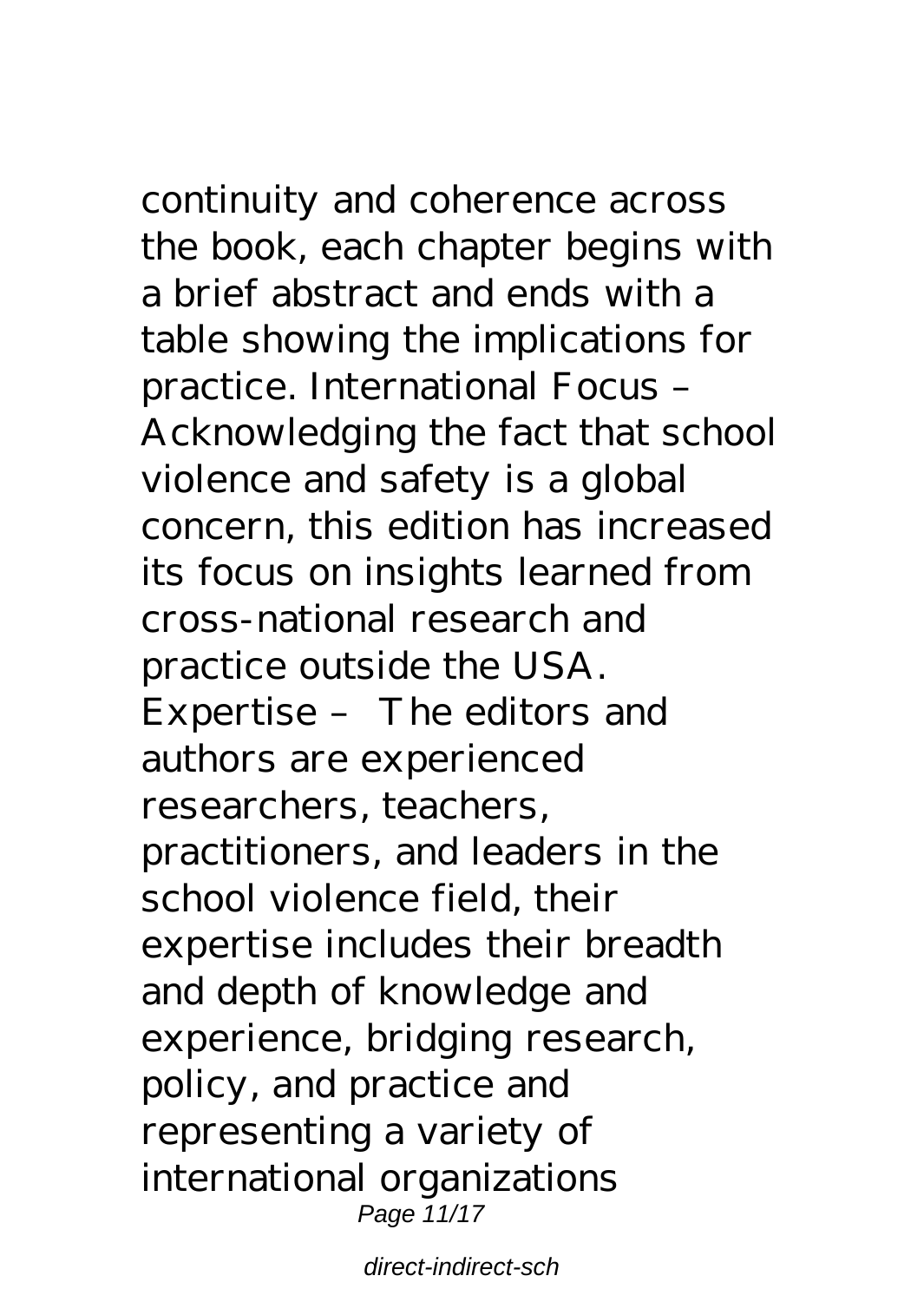studying school violence around the world.

School Hygiene and Physical Education

International Research and **Practice** 

A General Treatise for the Use of Architects and Others Proactive Coping, Achievement Goals, and School Context in Explaining Adolescents' Well-being and School Success

Standards for Elementary School Buildings

*School counselors often struggle to feel confident in delivering effective assistance to students due to a variety of reasons that currently do not have enough research or information developed. This leads to a struggle for counselors to adequately address tough and relevant issues. With these* Page 12/17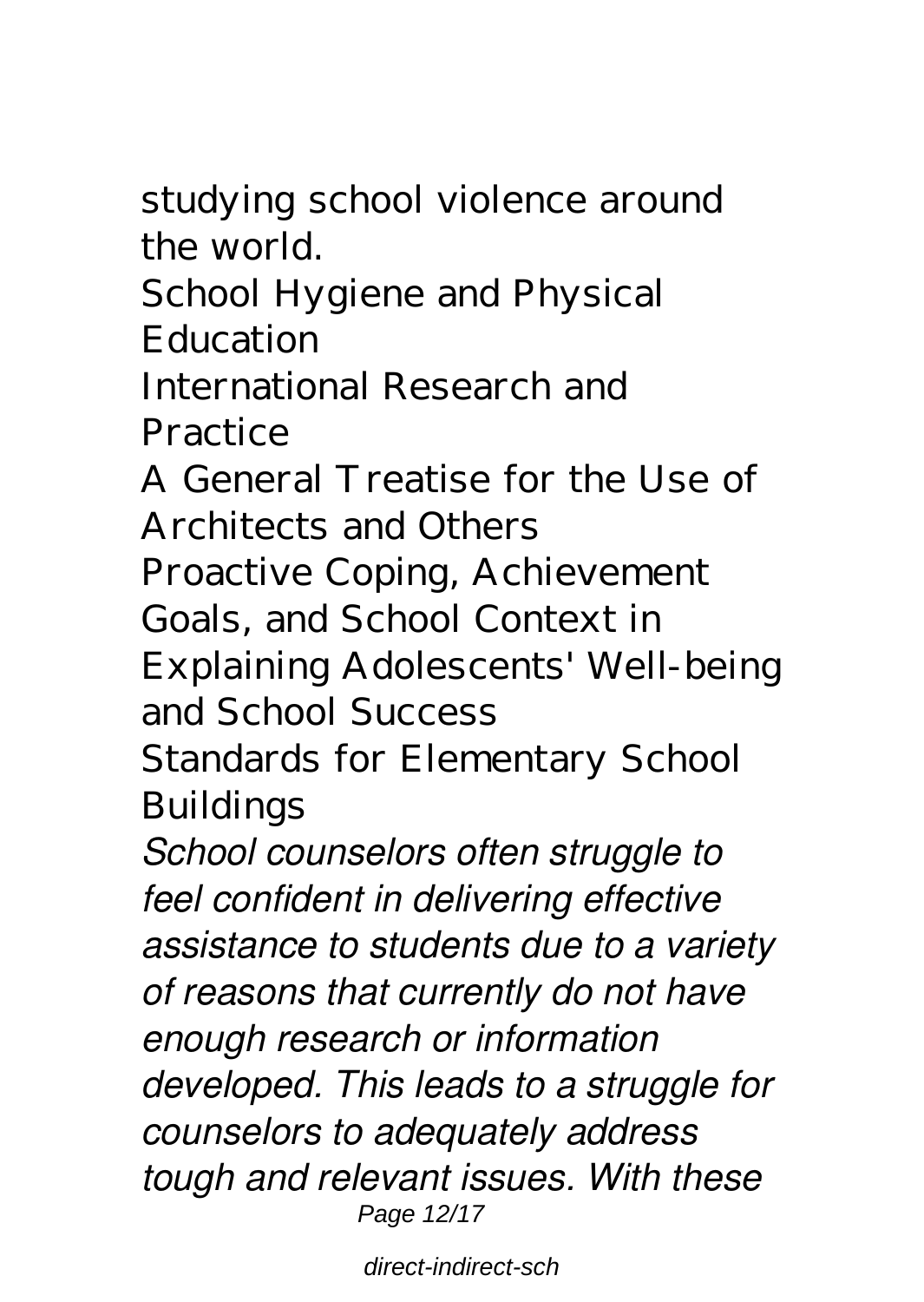## *issues remaining unaddressed, or*

*addressed less effectively, there is a concern that school counselors cannot mitigate these issues due to not being adequately informed. This can lead to a lifetime of consequences for students. Strengthening School Counselor Advocacy and Practice for Important Populations and Difficult Topics presents emerging research that seek to answer the tough and often unaddressed questions, target present-day issues of student populations, and prepare school counselors to feel confident and competent in their counseling and advocacy practice. These chapters, using the newest information available, will address these concerns and provide the best counseling work possible for underserved populations. While covering research on counseling* Page 13/17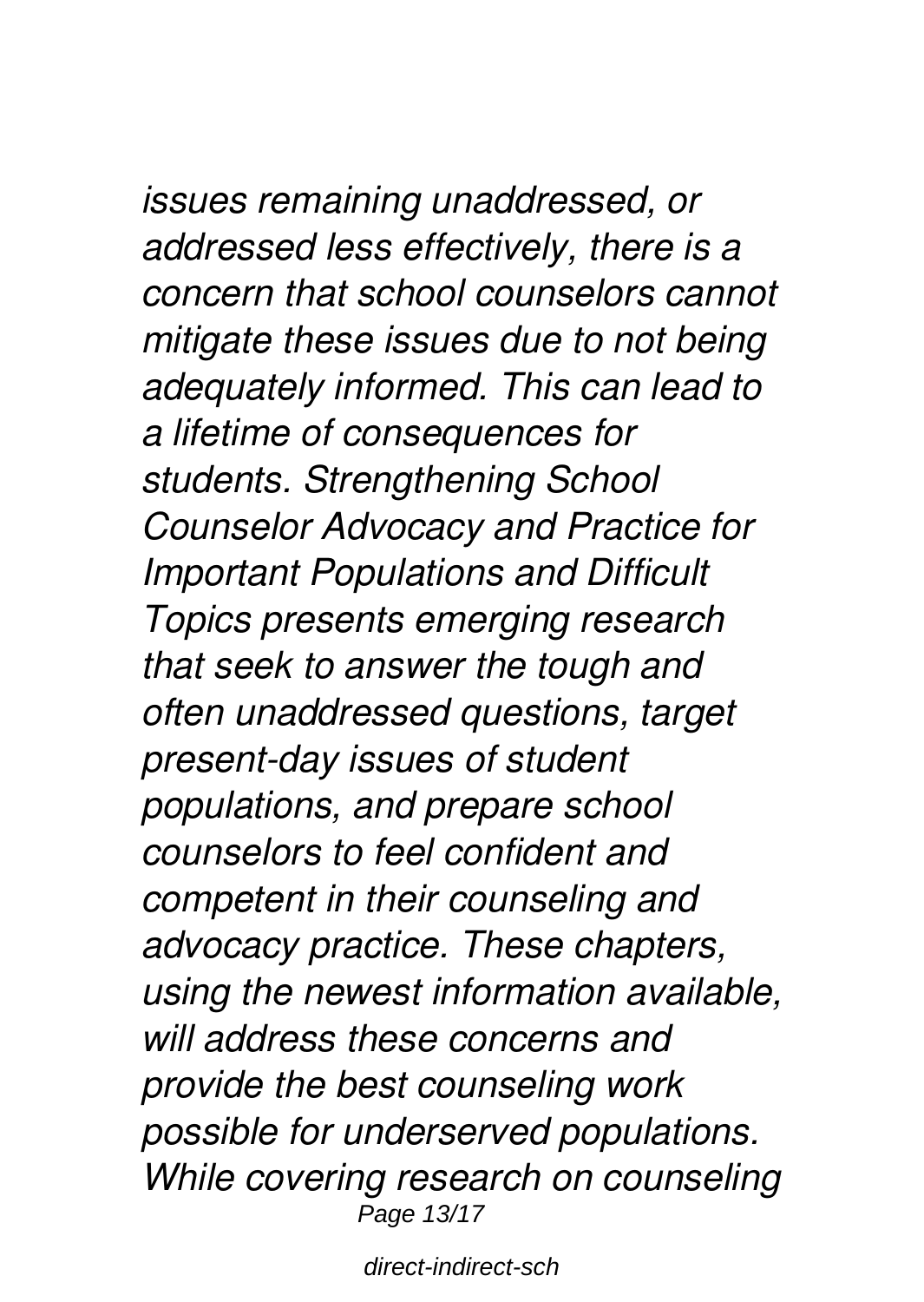*for students with chronic illnesses, mixed-statuses, family issues, minority students, LGBTQ+ youth, and more, this book is ideal for school counselors, counseling educators, practitioners, stakeholders, researchers, academicians, and students who are interested in school counseling and meeting the needs of diverse and important populations of students.*

*Rules and Regulations in Regard to School House Construction Emotion Regulation at School Measures of High School Students' Expository Writing A Report Submitted to Gilbert H. Hendren, State Examiner, State Board of Accounts of Indiana Direct and Indirect Methods of Teaching High School English* Now in its Fifth Edition, Financial Page 14/17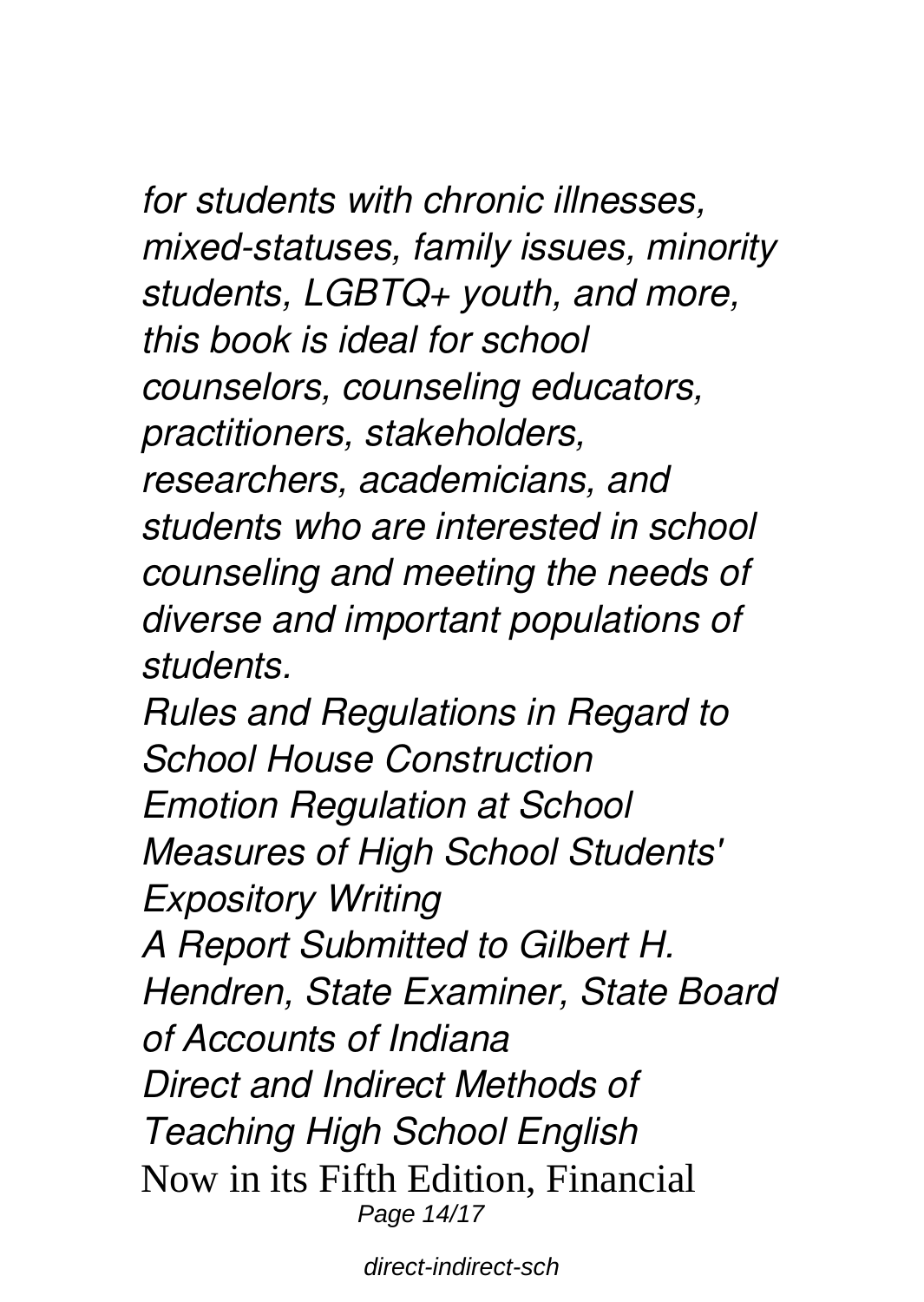Management for Public, Health, and Not-for-Profit Organizations is the leading textbook on financial management in the government, health, and not-for-profit sectors providing a comprehensive yet practical introduction to the financial decisionmaking and management skills required of students and practitioners in the field. Assuming readers have no prior training in financial management, authors Steven A. Finkler, Daniel L. Smith, Thad D. Calabrese, and Robert M. Purtell artfully combine the principles and theory and analytics of accounting and finance. Coverage includes cost analysis, budget preparation, budget and variance analysis, management control, and recording and reporting financial

Page 15/17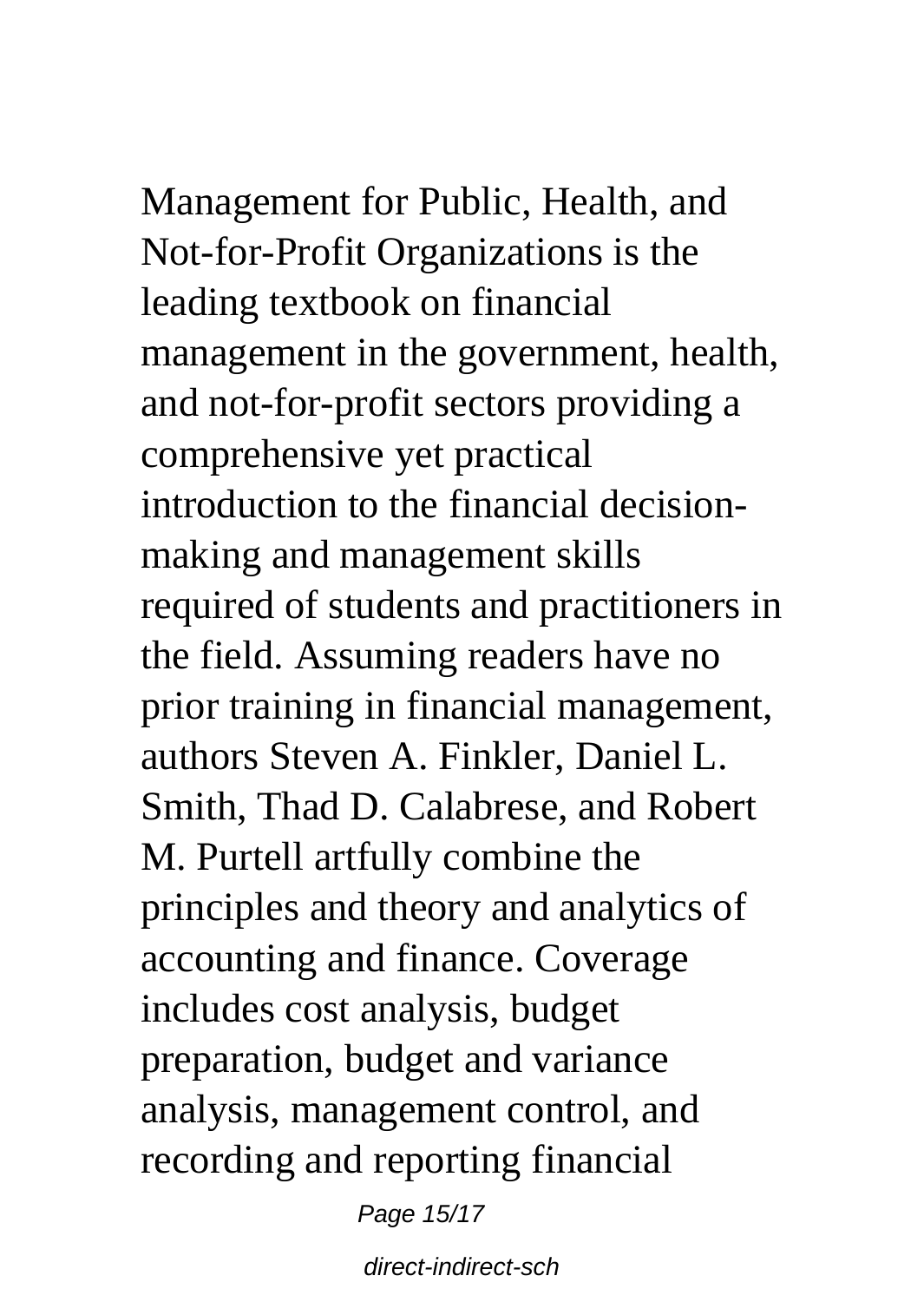information, with an emphasis on preparing and analyzing financial statements. The authors detail the foundational principles of each of the methods introduced in the book, and through step-by-step equations, figures, and exhibits, they illustrate how to execute financial management in practice.

Its Heating and Ventilation

A Study of Present Practices and Costs in the Light of Experimental Research School House Heating and the Indiana Law

New York Court of Appeals. Records and Briefs.

The Effects of Direct and Indirect School Consultation Methods on Teacher Treatment Integrity and Student Behavior Change in a General

Page 16/17